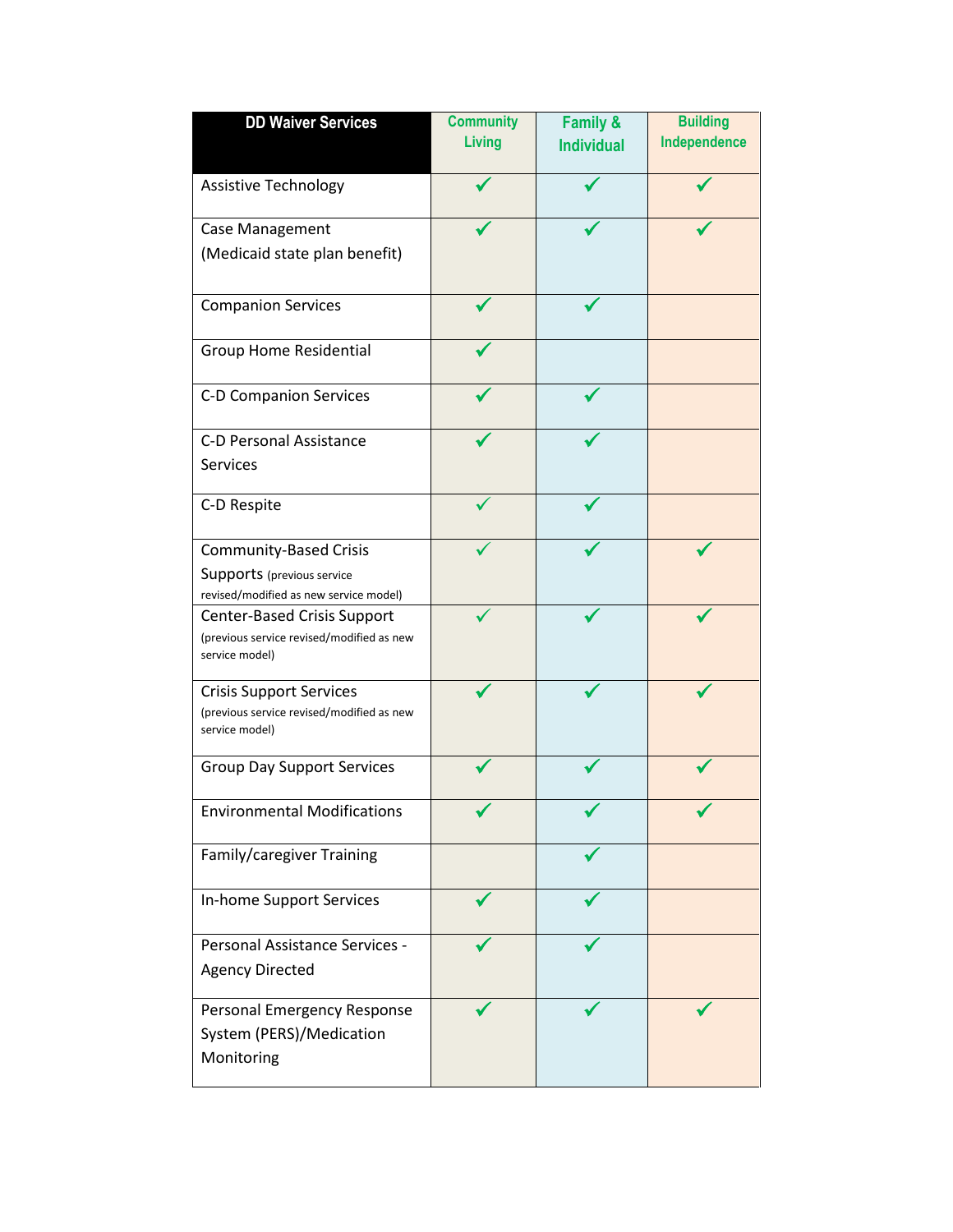| <b>DD Waiver Services</b>           | <b>Community</b> | Family &          | <b>Building</b> |
|-------------------------------------|------------------|-------------------|-----------------|
|                                     | Living           | <b>Individual</b> | Independence    |
|                                     |                  |                   |                 |
| <b>Prevocational Services</b>       |                  |                   |                 |
| Respite Services - Agency           |                  |                   |                 |
| <b>C-D Services Facilitation</b>    |                  |                   |                 |
| <b>Skilled Nursing Services</b>     |                  |                   |                 |
| <b>Individual Supported</b>         |                  |                   |                 |
| <b>Employment Services</b>          |                  |                   |                 |
| <b>Group Supported Employment</b>   |                  |                   |                 |
| <b>Therapeutic Consultation</b>     |                  |                   |                 |
| <b>Transition Services</b>          |                  |                   |                 |
| <b>New Services</b>                 | Community        | Fam/Ind           | <b>Building</b> |
|                                     | Living           |                   | Independence    |
|                                     |                  |                   |                 |
| <b>Supported Living Residential</b> |                  |                   |                 |
| <b>Shared Living</b>                |                  |                   |                 |
| Independent Living                  |                  |                   |                 |
| Sponsored Residential               |                  |                   |                 |
| Elec Based Home Support             |                  |                   |                 |
| Non-Medical Transportation          |                  |                   |                 |
| <b>Benefits Planning</b>            |                  |                   |                 |
| <b>Community Guide (Peer</b>        |                  |                   |                 |
| mentoring)                          |                  |                   |                 |
| <b>Community Coaching</b>           |                  |                   |                 |